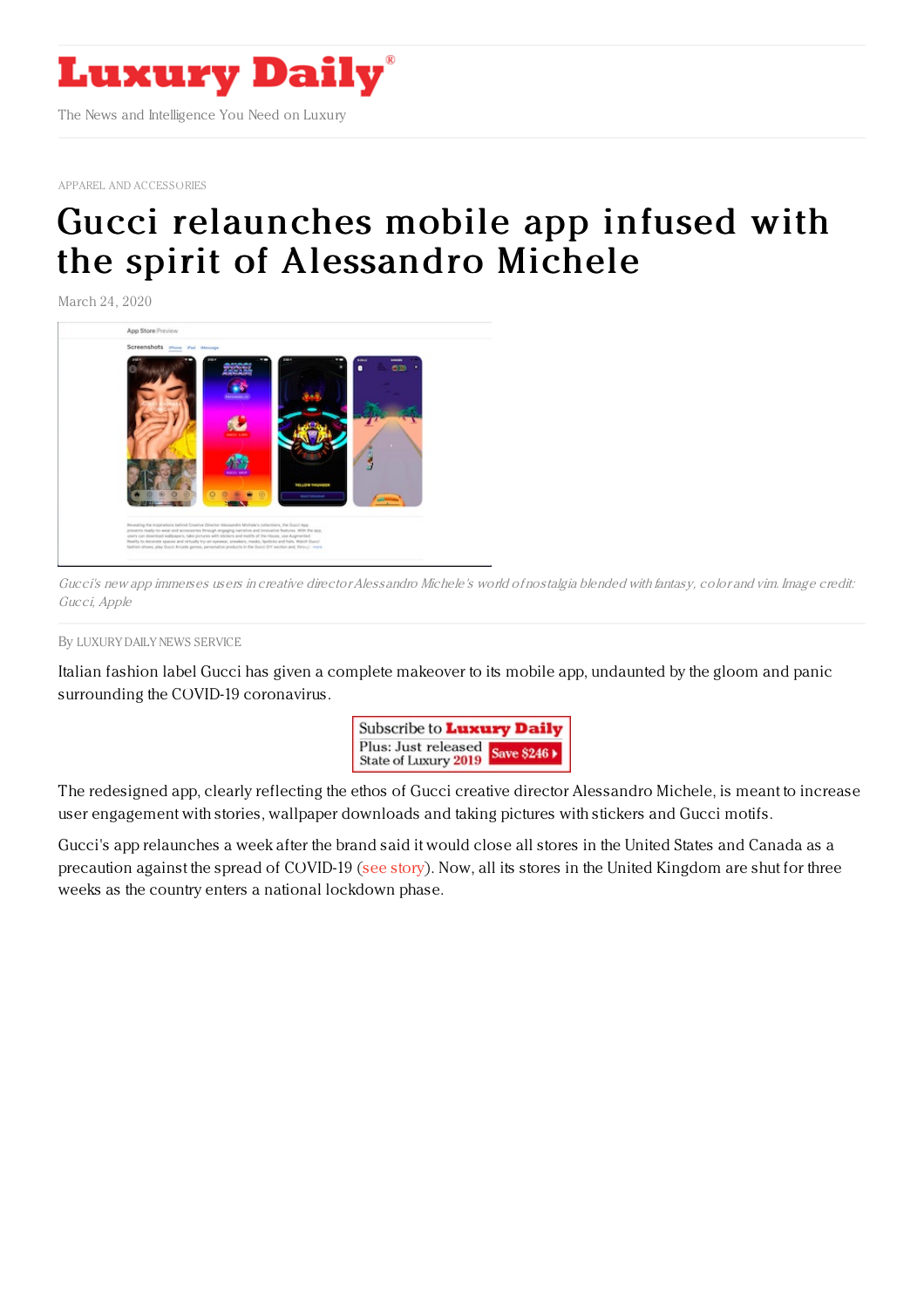

Users can download the latest collection's looks. Image credit: Gucci

## Brand immersion

Gucci has turned to tech to redesign its mobile experience. The [app](https://apps.apple.com/lc/app/gucci/id334876990) will also deploy augmented reality to decorate spaces with the Gucci Dcor collection.

With AR, users will be able to virtually try on Gucci eyewear, new sneakers, masks, hats and Gucci Beauty lipsticks. Consumers can take a picture and also share it with others.



Augmented reality plays <sup>a</sup> key role in the new Gucci app. Image credit: Gucci

Special sections such as Gucci Places will allow users to explore locations such as England's Chatsworth House, home to the 12<sup>th</sup> Duke of Devonshire, and Gucci Garden in Florence, all places associated with the brand.

The Gucci Runway section of the app will let users watch live-streams of Gucci fashion shows. Live-streams have seen an uptick since the COVID-19 coronavirus outbreak restricted public gatherings.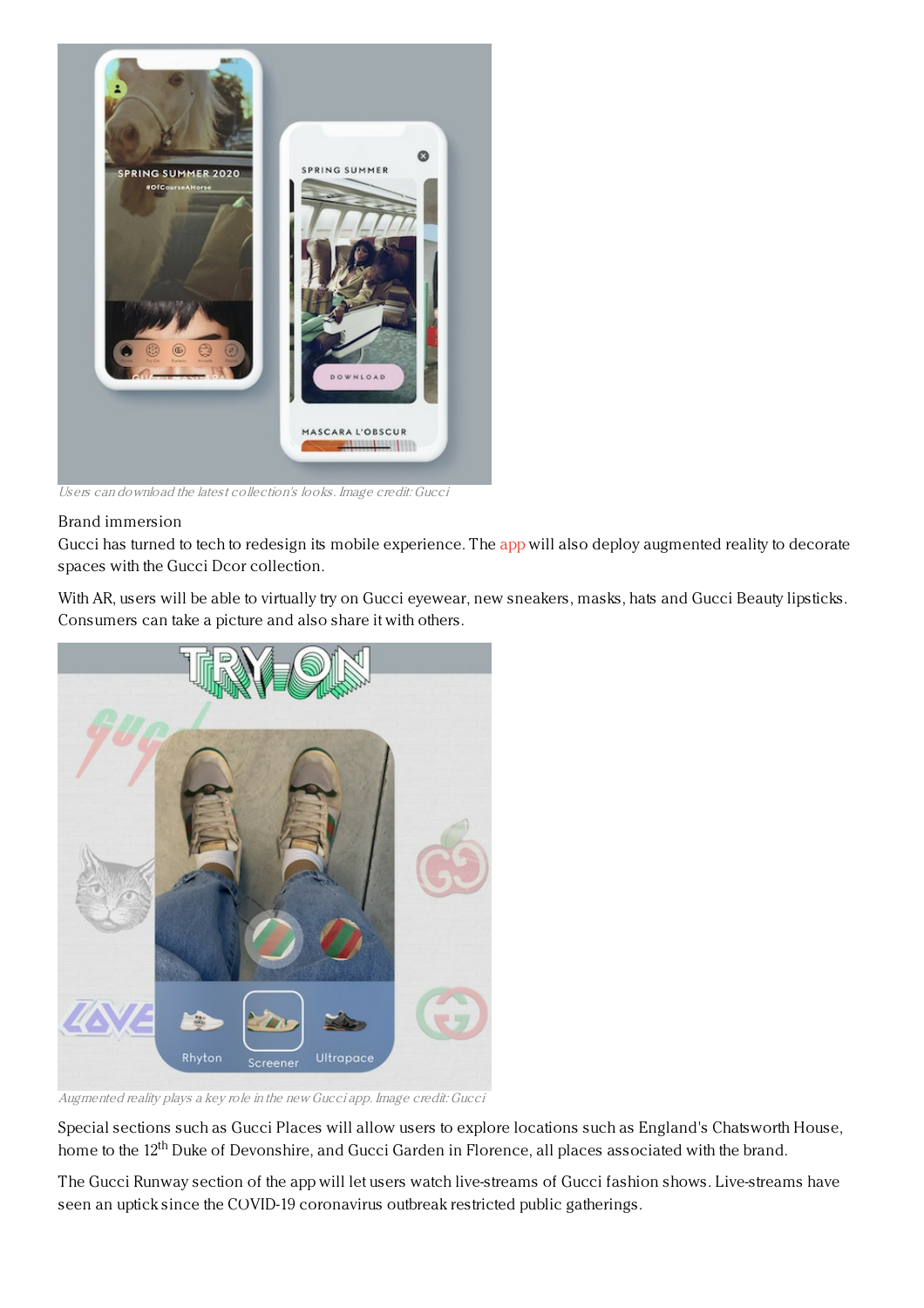

Users can watch the live-streams ofGuccirunway shows on the app. Image credit: Gucci

Finally, users can also play with vintage-inspired Gucci Arcade video games with the neon-lit spaces of GG Psychedelic.